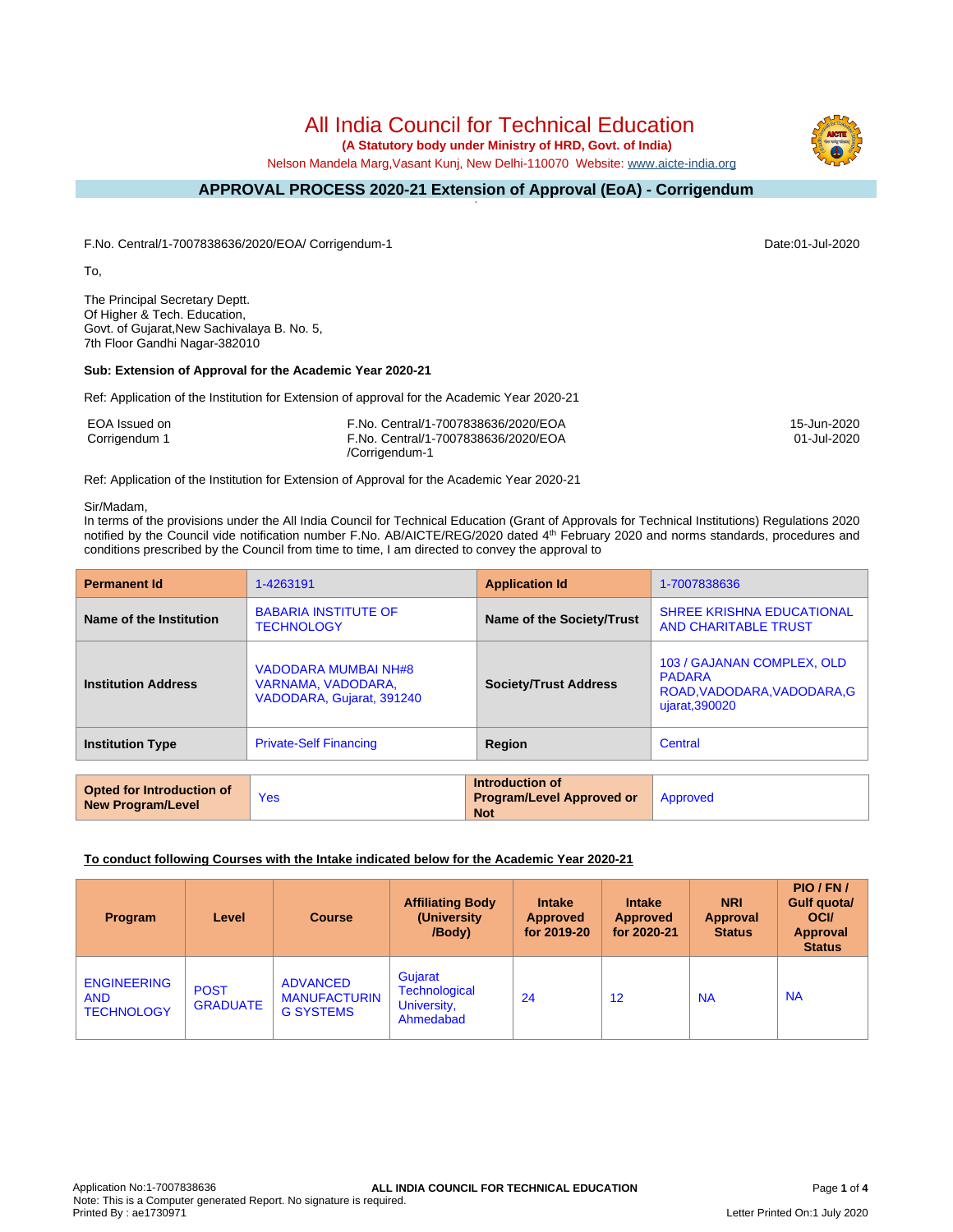| <b>ENGINEERING</b><br><b>AND</b><br><b>TECHNOLOGY</b> | <b>POST</b><br><b>GRADUATE</b>  | <b>ELECTRONICS</b><br>&<br><b>COMMUNICATIO</b><br><b>N(COMMUNICAT</b><br><b>ION SYSTEM</b><br><b>ENGINEERING)</b> | Gujarat<br><b>Technological</b><br>University,<br>Ahmedabad | 24       | 12        | <b>NA</b> | <b>NA</b> |
|-------------------------------------------------------|---------------------------------|-------------------------------------------------------------------------------------------------------------------|-------------------------------------------------------------|----------|-----------|-----------|-----------|
| <b>ENGINEERING</b><br><b>AND</b><br><b>TECHNOLOGY</b> | <b>UNDER</b><br><b>GRADUATE</b> | <b>COMPUTER</b><br><b>SCIENCE AND</b><br><b>ENGINEERING</b>                                                       | Gujarat<br><b>Technological</b><br>University,<br>Ahmedabad | 120      | 120       | <b>NA</b> | <b>NA</b> |
| <b>ENGINEERING</b><br><b>AND</b><br><b>TECHNOLOGY</b> | <b>UNDER</b><br><b>GRADUATE</b> | <b>COMPUTER</b><br><b>SCIENCE AND</b><br><b>ENGINEERING</b>                                                       | Gujarat<br><b>Technological</b><br>University,<br>Ahmedabad | 60       | 60        | <b>NA</b> | <b>NA</b> |
| <b>ENGINEERING</b><br><b>AND</b><br><b>TECHNOLOGY</b> | <b>UNDER</b><br><b>GRADUATE</b> | <b>MECHANICAL</b><br><b>ENGINEERING</b>                                                                           | Gujarat<br>Technological<br>University,<br>Ahmedabad        | 120      | 120       | <b>NA</b> | <b>NA</b> |
| <b>ENGINEERING</b><br><b>AND</b><br><b>TECHNOLOGY</b> | <b>UNDER</b><br><b>GRADUATE</b> | <b>ELECTRICAL</b><br><b>ENGINEERING</b>                                                                           | Gujarat<br><b>Technological</b><br>University,<br>Ahmedabad | 60       | 60        | <b>NA</b> | <b>NA</b> |
| <b>ENGINEERING</b><br><b>AND</b><br><b>TECHNOLOGY</b> | <b>UNDER</b><br><b>GRADUATE</b> | <b>ELECTRICAL</b><br><b>ENGINEERING</b>                                                                           | Gujarat<br>Technological<br>University,<br>Ahmedabad        | 60       | 60        | <b>NA</b> | <b>NA</b> |
| <b>ENGINEERING</b><br><b>AND</b><br><b>TECHNOLOGY</b> | <b>UNDER</b><br><b>GRADUATE</b> | <b>CIVIL</b><br><b>ENGINEERING</b>                                                                                | Gujarat<br><b>Technological</b><br>University,<br>Ahmedabad | 120      | 120       | <b>NA</b> | <b>NA</b> |
| <b>ENGINEERING</b><br><b>AND</b><br><b>TECHNOLOGY</b> | <b>UNDER</b><br><b>GRADUATE</b> | <b>ELECTRONICS</b><br>&<br><b>COMMUNICATIO</b><br><b>N ENGG</b>                                                   | Gujarat<br>Technological<br>University,<br>Ahmedabad        | 120      | 60        | <b>NA</b> | <b>NA</b> |
| <b>ENGINEERING</b><br><b>AND</b><br><b>TECHNOLOGY</b> | <b>UNDER</b><br><b>GRADUATE</b> | <b>INFORMATION</b><br><b>TECHNOLOGY</b>                                                                           | Gujarat<br>Technological<br>University,<br>Ahmedabad        | $\bf{0}$ | 60##\$\$  | <b>NA</b> | <b>NA</b> |
| <b>MANAGEMENT</b>                                     | <b>POST</b><br><b>GRADUATE</b>  | <b>MBA</b>                                                                                                        | Gujarat<br><b>Technological</b><br>University,<br>Ahmedabad | $\bf{0}$ | $60^{##}$ | <b>NA</b> | <b>NA</b> |

## Approved New Course(s)

\$\$ Course(s) should be offered in Emerging Area

# **Course(s) Applied for Closure by the Institution for the Academic Year 2020-21**

| Program | Level | Course | <b>Affiliating Body</b><br>(Univ/Body) | <b>Course Closure Status</b> |
|---------|-------|--------|----------------------------------------|------------------------------|
|---------|-------|--------|----------------------------------------|------------------------------|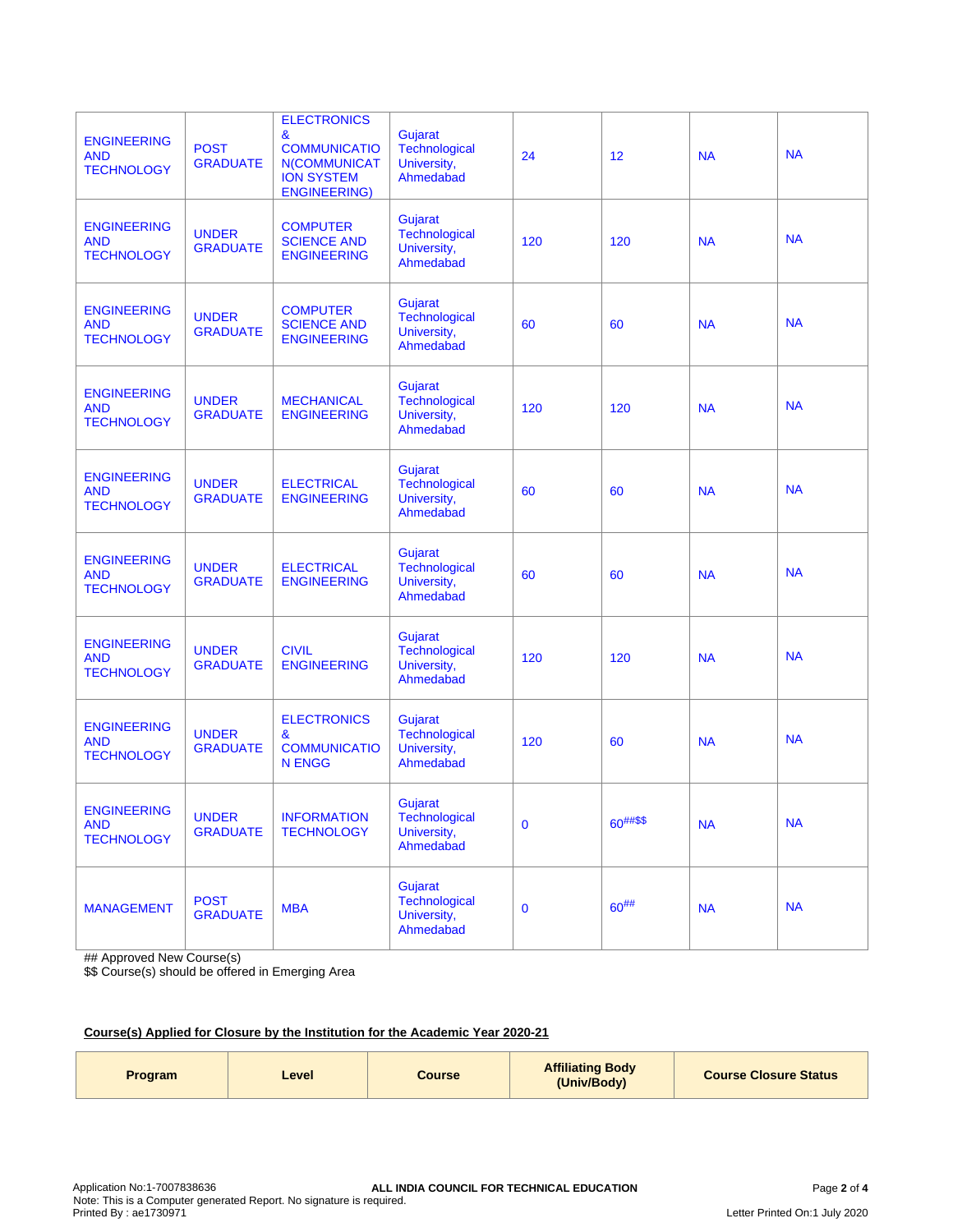| ENGINEERING AND<br><b>TECHNOLOGY</b> | <b>UNDER GRADUATE</b> | <b>MECHANICAL</b><br><b>ENGINEERING</b> | Guiarat<br>Technological |  |
|--------------------------------------|-----------------------|-----------------------------------------|--------------------------|--|
|                                      |                       |                                         | University,              |  |
|                                      |                       |                                         | Ahmedabad                |  |

#### **It is mandatory to comply with all the essential requirements as given in APH 2020-21 (Appendix 6)**

| 1. | <b>Important Instructions</b><br>1. Approval of New Program<br>Corrigendum for-                                                                                                                                                                                                                                                                                                                                                                                                                                                                                                                                                                                                                                                                            |  |
|----|------------------------------------------------------------------------------------------------------------------------------------------------------------------------------------------------------------------------------------------------------------------------------------------------------------------------------------------------------------------------------------------------------------------------------------------------------------------------------------------------------------------------------------------------------------------------------------------------------------------------------------------------------------------------------------------------------------------------------------------------------------|--|
| 2. | The State Government/ UT/ Directorate of Technical Education/ Directorate of Medical Education shall ensure that 10% of<br>reservation for Economically Weaker Section (EWS) as per the reservation policy for admission, operational from the Academic<br>year 2020-21 is implemented without affecting the reservation percentages of SC/ST/OBC/General. However, this would not be<br>applicable in the case of Minority Institutions referred to the Clause (1) of Article 30 of Constitution of India. Such Institution shall be<br>permitted to increase in annual permitted strength over a maximum period of two years beginning with the Academic Year 2020-21                                                                                    |  |
| 3. | The Institution offering courses earlier in the Regular Shift, First Shift, Second Shift/Part Time now amalgamated as total intake<br>shall have to fulfil all facilities such as Infrastructure, Faculty and other requirements as per the norms specified in the Approval<br>Process Handbook 2020-21 for the Total Approved Intake. Further, the Institutions Deemed to be Universities/ Institutions having<br>Accreditation/ Autonomy status shall have to maintain the Faculty: Student ratio as specified in the Approval Process Handbook. All<br>such Institutions/ Universities shall have to create the necessary Faculty, Infrastructure and other facilities WITHIN 2 YEARS to fulfil<br>the norms based on the Affidavit submitted to AICTE. |  |
| 4. | In case of any differences in content in this Computer generated Extension of Approval Letter, the content/information as approved<br>by the Executive Council / General Council as available on the record of AICTE shall be final and binding.                                                                                                                                                                                                                                                                                                                                                                                                                                                                                                           |  |
| 5. | Strict compliance of Anti-Ragging Regulation: - Approval is subject to strict compliance of provisions made in AICTE Regulation<br>notified vide F. No. 373/Legal/AICTE/2009 dated July 1, 2009 for Prevention and Prohibition of Ragging in Technical Institutions. In<br>case Institution fails to take adequate steps to Prevent Ragging or fails to act in accordance with AICTE Regulation or fails to<br>punish perpetrators or incidents of Ragging, it will be liable to take any action as defined under clause 9(4) of the said Regulation.                                                                                                                                                                                                      |  |

**Prof.Rajive Kumar Member Secretary, AICTE**

Copy to:

- **1. The Director Of Technical Education\*\*, Gujarat**
- **2**. **The Registrar\*\*,** Gujarat Technological University, Ahmedabad
	-
- **3. The Principal / Director,** BABARIA INSTITUTE OF TECHNOLOGY Vadodara Mumbai Nh#8

Varnama, Vadodara, Vadodara, Gujarat,391240

- **4. The Secretary / Chairman,** 103 / GAJANAN COMPLEX, OLD PADARA ROAD VADODARA,VADODARA Gujarat,390020
- **5. The Regional Officer,** All India Council for Technical Education Airport Bypass Road, Gandhi Nagar, Bhopal – 462 036, Madhya Pradesh